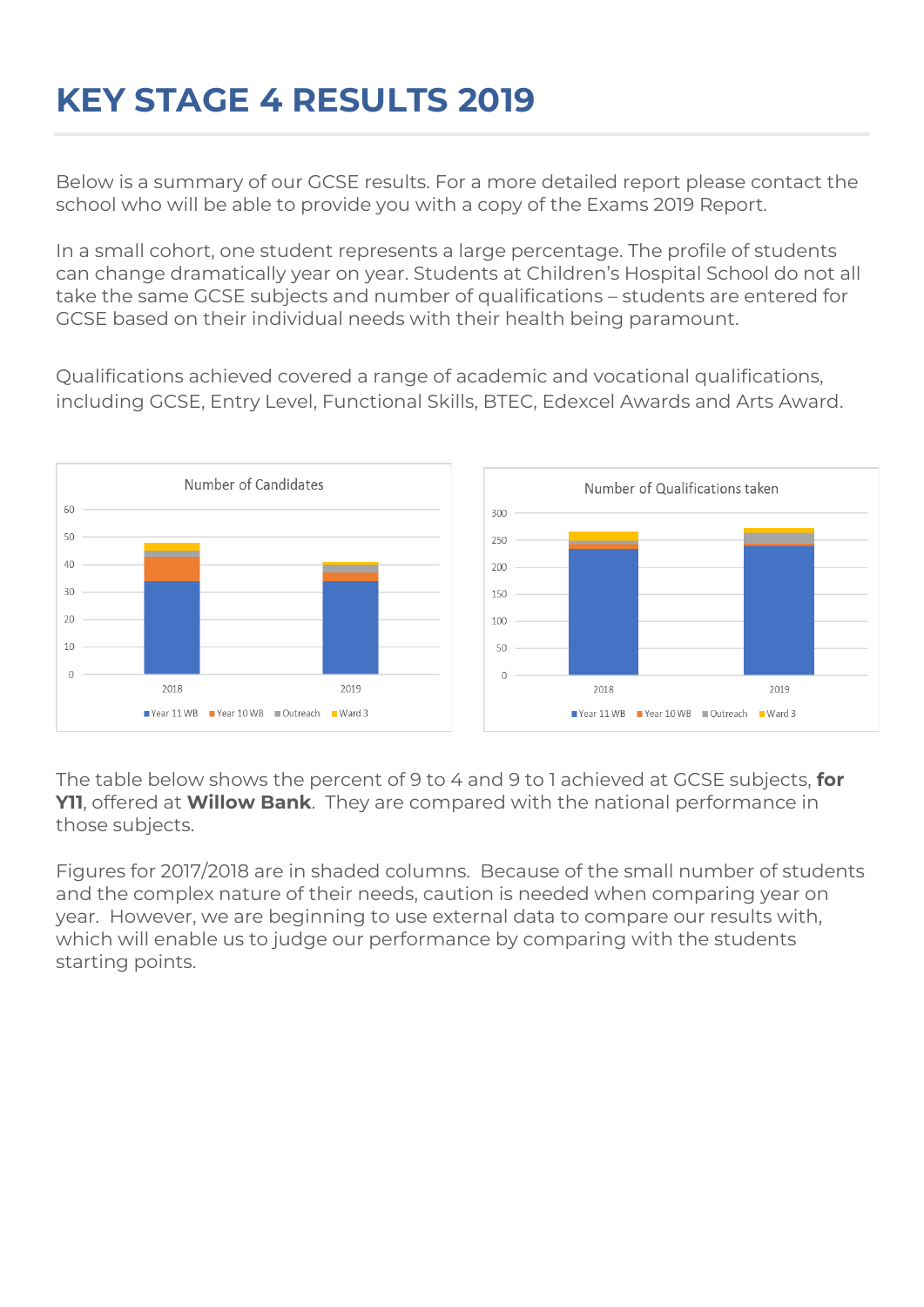|                                                                                | <b>No</b><br>entries | <b>No</b><br>entries<br>in 2018 | <b>No</b><br>$9 - 1$ | % with<br>$9 - 1$ at<br><b>Willow</b><br><b>Bank</b><br><b>School</b> | $%9-1$<br><b>National</b><br><b>Statistics</b> | $%$ in<br><b>WBS</b><br>2018 | <b>No</b><br>$9 - 4$ | % with<br>$9 - 4$ at<br><b>Willow</b><br><b>Bank</b><br><b>School</b> | $%9 - 4$<br><b>National</b><br><b>Statistics</b> | $%$ in<br>2018 |
|--------------------------------------------------------------------------------|----------------------|---------------------------------|----------------------|-----------------------------------------------------------------------|------------------------------------------------|------------------------------|----------------------|-----------------------------------------------------------------------|--------------------------------------------------|----------------|
| <b>EDEXL GCSE</b><br>Eng Lang $(9-1)$                                          | 33                   | 33                              | 32                   | 97%                                                                   | 98.9                                           | 94                           | 14                   | 42%                                                                   | 61.8                                             | 27             |
| <b>EDEXL GCSE</b><br><b>Eng Lit (9-1)</b>                                      | 28                   | 25                              | 26                   | 93%                                                                   | 98.3                                           | 96                           | 11                   | 39%                                                                   | 73.5                                             | 32             |
| <b>AQA GCSE</b><br><b>Maths (9-1)</b>                                          | 33                   | 33                              | 31                   | 94%                                                                   | 97.4                                           | 91                           | 17                   | 50%                                                                   | 59.4                                             | 39             |
| <b>AQA GCSE Sci</b><br><b>Tril (9-1)</b>                                       | 22                   | 9                               | 22                   | 100%                                                                  | 98.1                                           | 100                          | 10                   | 45%                                                                   | 55.3                                             | 56             |
| <b>WJEC Film</b><br>Studies (9-1)                                              | 14                   | 12                              | 14                   | 100%                                                                  | 98.5                                           | 100                          | 10                   | 71%                                                                   | 64.7                                             | 83             |
| <b>AQA GCSE</b><br><b>Fine Art (9-1)</b>                                       | 15                   | 15                              | 15                   | 100%                                                                  | 99.6                                           | 100                          | 0                    | 0%                                                                    | 75.1                                             | 27             |
| <b>Health and</b><br><b>Social Care</b><br><b>(BTEC Award</b><br>Level 1 or 2) | 9                    | 0                               | $9\,$                | 100%                                                                  | 97.3                                           | <b>NA</b>                    | 8                    | 89%                                                                   | 54.2                                             | <b>NA</b>      |

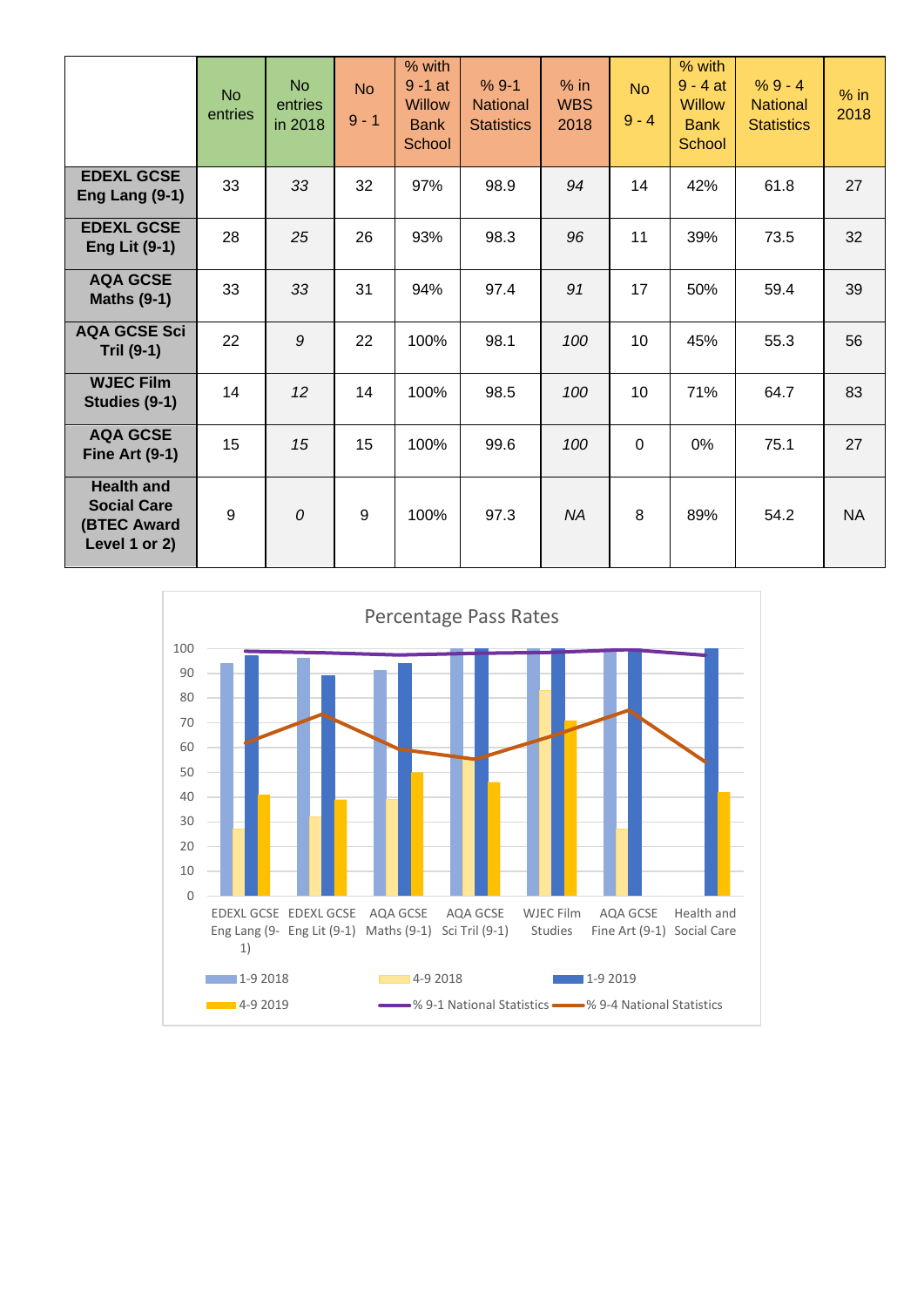## **GCSE PERCENTAGE 9 – 4 (A\* TO C)**

The percentage of GCSEs that were passed at 4 (standard pass) and above has risen steadily over the last three years to 46% in 2019, compared with 37% last year and 32% in 2017. The overall 9-1 pass rate has been increased slightly to 97%.

At CHS students are on individualised timetables according to their medical needs. They are often unable to attend CHS for 5 full days. For many students, any attendance is a significant achievement and enables them to gain qualifications they would not otherwise have achieved. It is noticeable that where students' attendance to lessons, once engaged with CHS, is good, they tend to achieve a higher number of points overall.

There is a clear positive correlation between attendance rates and the points scored from qualifications.



## **VOCATIONAL RESULTS 2019**

In addition to sitting GCSE exams students were able to access additional qualifications:

- BCS Level 2 Certificate in IT User skills (ECDL Extra) Level 2 (Pass/Fail)
- BCS Level 1 Award in IT User Skills (ECDL Essentials) Level 1 (Pass/Fail)
- Certificate in Number and Measure Level 1 (Pass/Fail)
- Functional Skills Maths Level 1 (Pass/Fail) and Level 2 (Pass/Fail)
- Entry Level Science -EL1, EL 2, EL 3